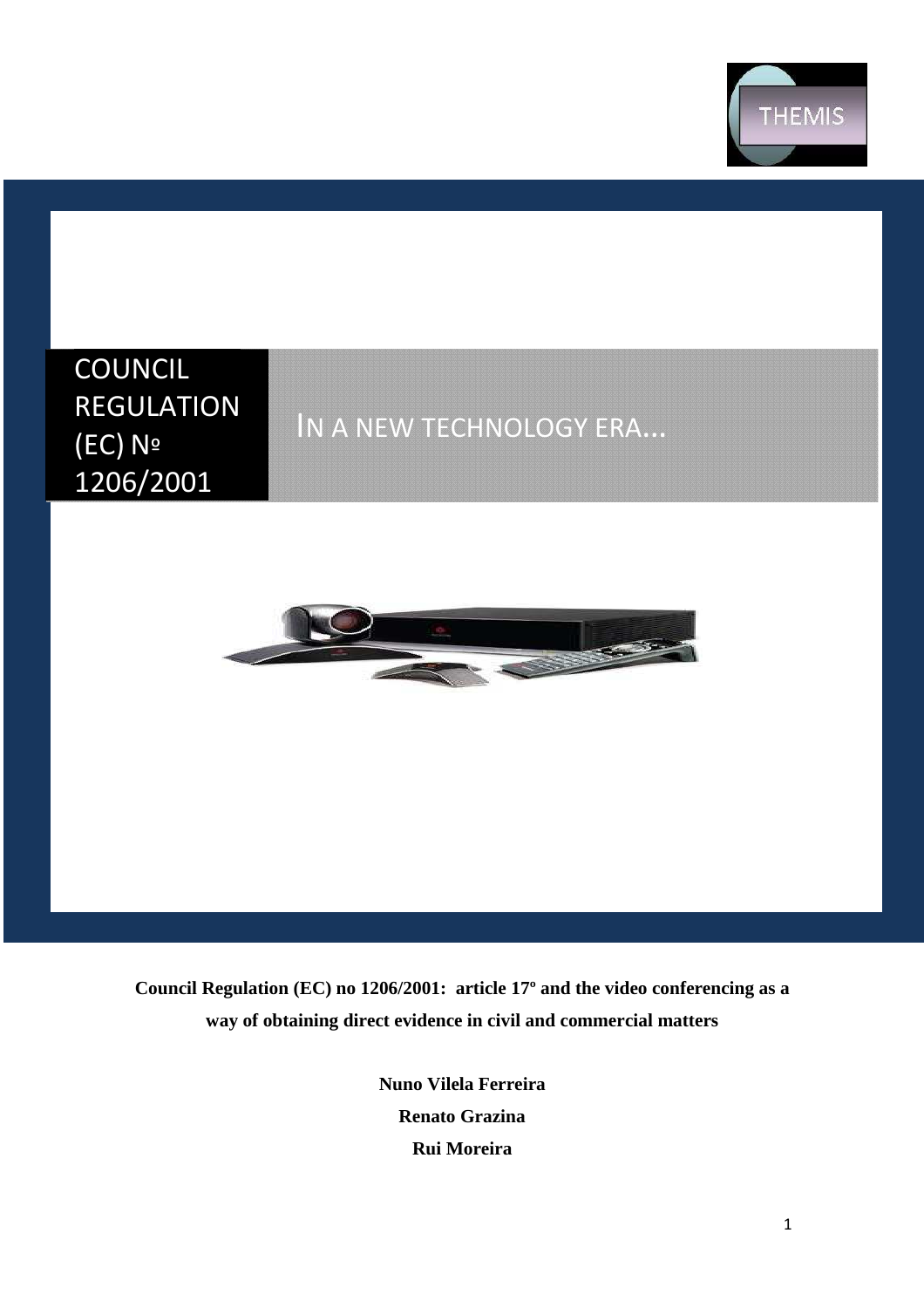# **(Centre for Judicial Studies) September 2010**

# **TABLE OF CONTENTS**

- I. Introduction
- II. The Principle of Immediacy: cornerstone of the civil procedure
- III. Methods of Taking Evidence
	- a) Request by the requesting court to the competent court (Articles  $4 16$ );
	- b) Direct taking of evidence by the requesting court, Article 17.

IV.Boundaries, Limits and Difficulties of the Direct Taking of Evidence

V. The use of video conferencing, according to article 17 (4)

VI.Is video conferencing a true instrument of direct taking of evidence?

VII. Conclusion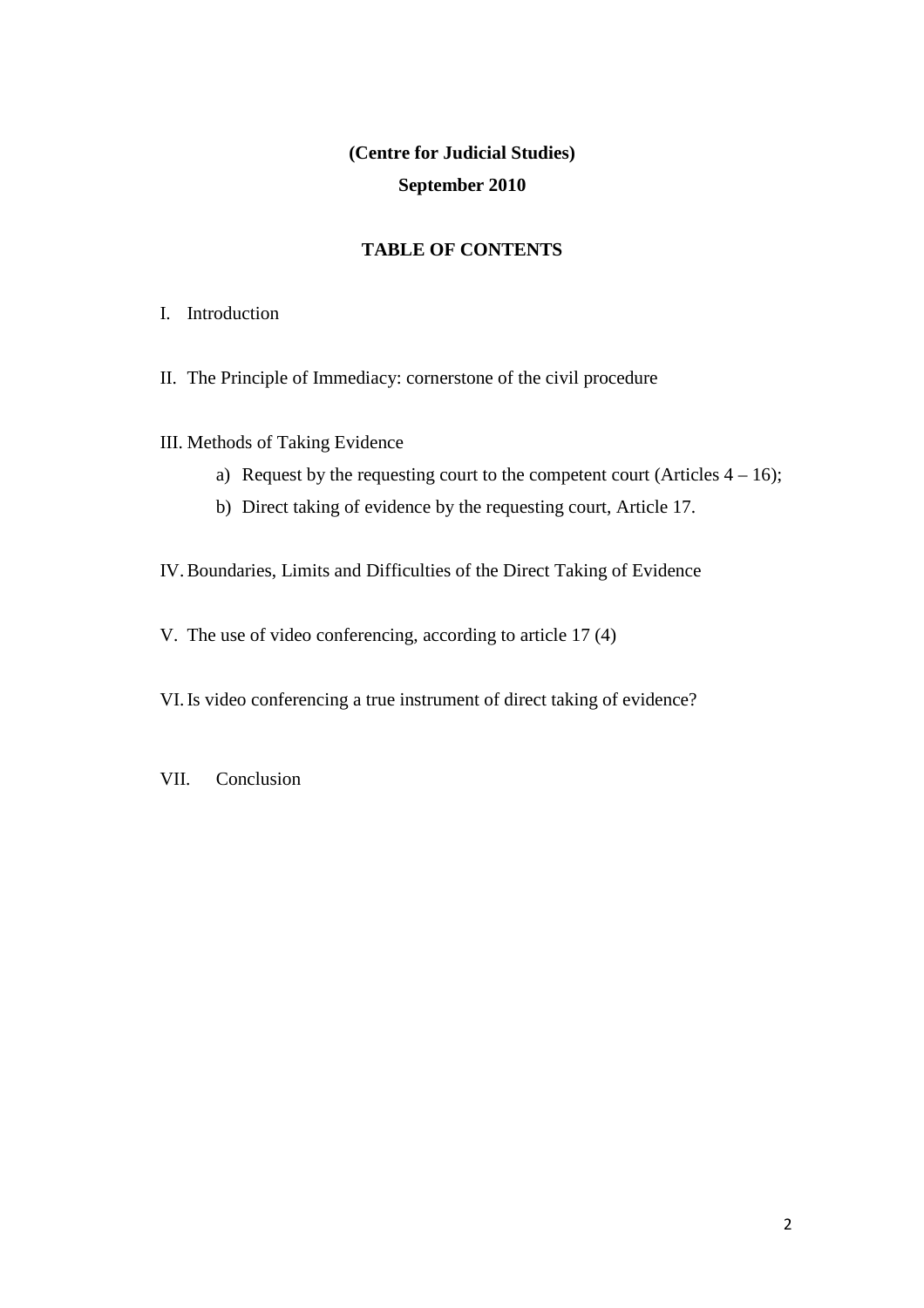### **I. Introduction**

The direct taking of evidence is, nowadays, one of the most important topics related to the cooperation between Member States of the European Union in Civil and Commercial matters.

The beginning of a new age, based on the highest technology, cannot be forgotten. Today, there are no boundaries like before... In our time, there are no distances anymore! In our time there are no limits! Tokyo, Lisbon and New York can be together in the same room; Paris, Moscow and Cairo can be linked by a simple "click"…

It's a new era, a new reality.

The main goal of this paper is to be aware of the potential of globalization and of new technology in the judiciary life, mainly in the area of international cooperation between courts in European Union.

For matters of civil and commercial law, there is an important COUNCIL REGULATION (EC No 1206/2001 of 28 May 2001) that should be taken into account when the topic is the cooperation between the courts of the Member States in the taking of evidence in civil or commercial matters.

Throughout our reflexion, we will check out all the possibilities offered by this brand new concept of cooperation that is given by the EC 1206/2001.

Have globalization and high technology arrived to our courts?

That is what we want to answer…

The starting point of our work is the article 17º of the EC Regulation 1206/2001.

There are several questions that immediately appear. For instance, is this article compatible with the sovereignty of each country? Or is this article a normal consequence of the development of an area of freedom, security and justice?

Where is this Council Regulation leading us? What is the path we are taking?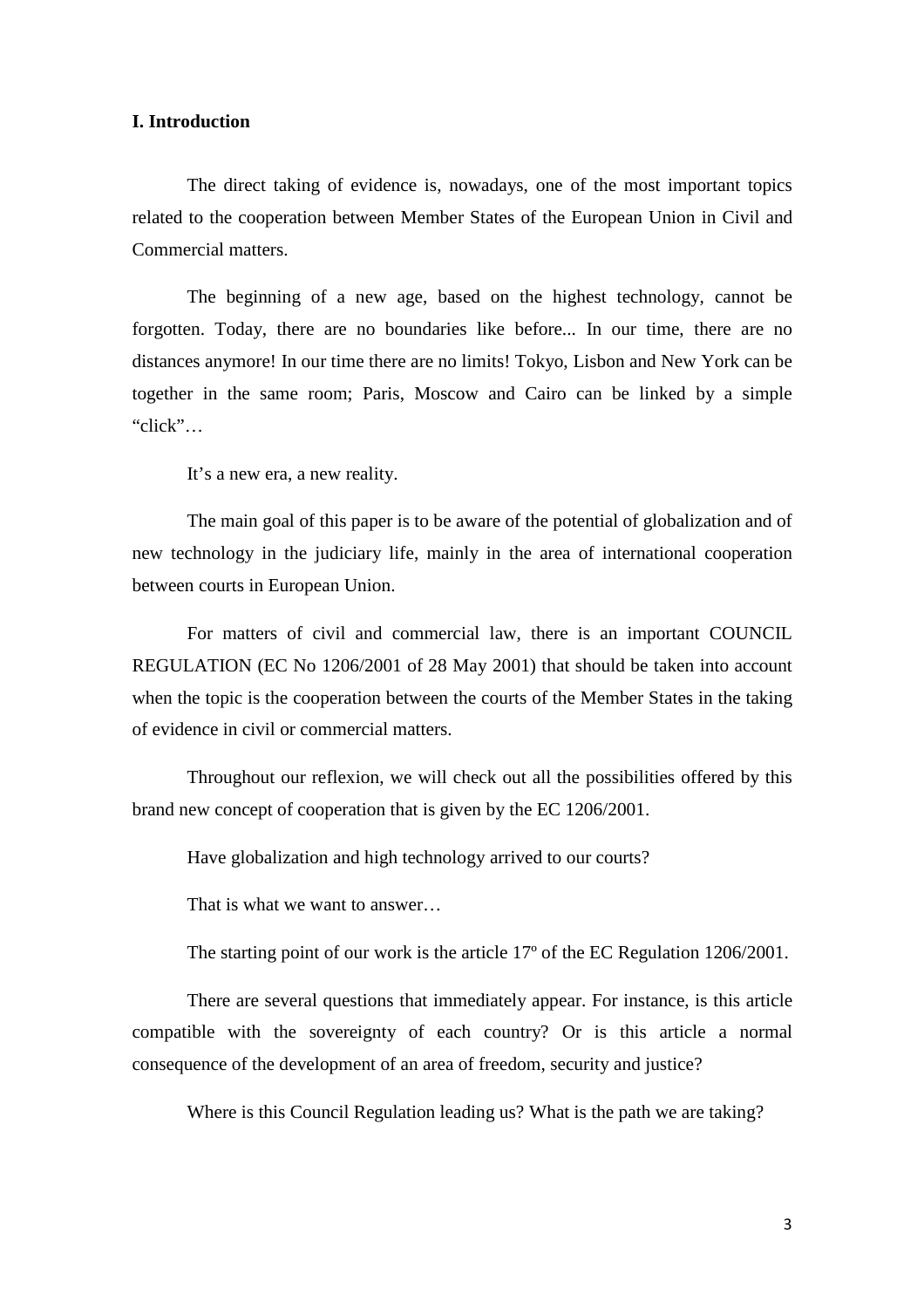Among all the questions that arise from the direct taking of evidence, we also have as a main purpose to reflect (and maybe answer) about the possibility of video conferencing to be considered one of its multiple instruments. Is video conferencing a way of taking evidence directly? Which rules should be followed?

The world is changing, so is the law…

The European Union has to be capable of inventing solutions for the newest problems.

We, applicators and practitioners of law, must be open to the range of possibilities that technology has brought us!

### **II. The Principle of Immediacy: cornerstone of the civil procedure**

Nowadays judgment in a European Court hasn't changed, in its essence, since the judicial system in the Roman Empire. Here, the party would find his opponent and bring him before the magistrate. The trial was ruled by orality and immediacy. The parties produced speeches about their plead, with introduction of evidence and would present it before the Court.

Nowdays, the principle of immediacy, closely related to the principle of orality (without which it doesn't exist), tells us that the judgment, as the obtaining of evidence, shall occur before the Judge that is responsible for deciding the case.

All Member States of the European Union (from Roman law system) foresee exceptions to the immediacy in their national civil procedure law. The anticipated taking of evidence is widely accepted (e.g., when the witness has a terminal disease), or the activity prosecuted to give an expert opinion (which occurs outside the Court's physical space).

However, these are exceptions, not the rule. There is no doubt that a direct contact of the Judge with the evidence only has advantages for the solution of the case.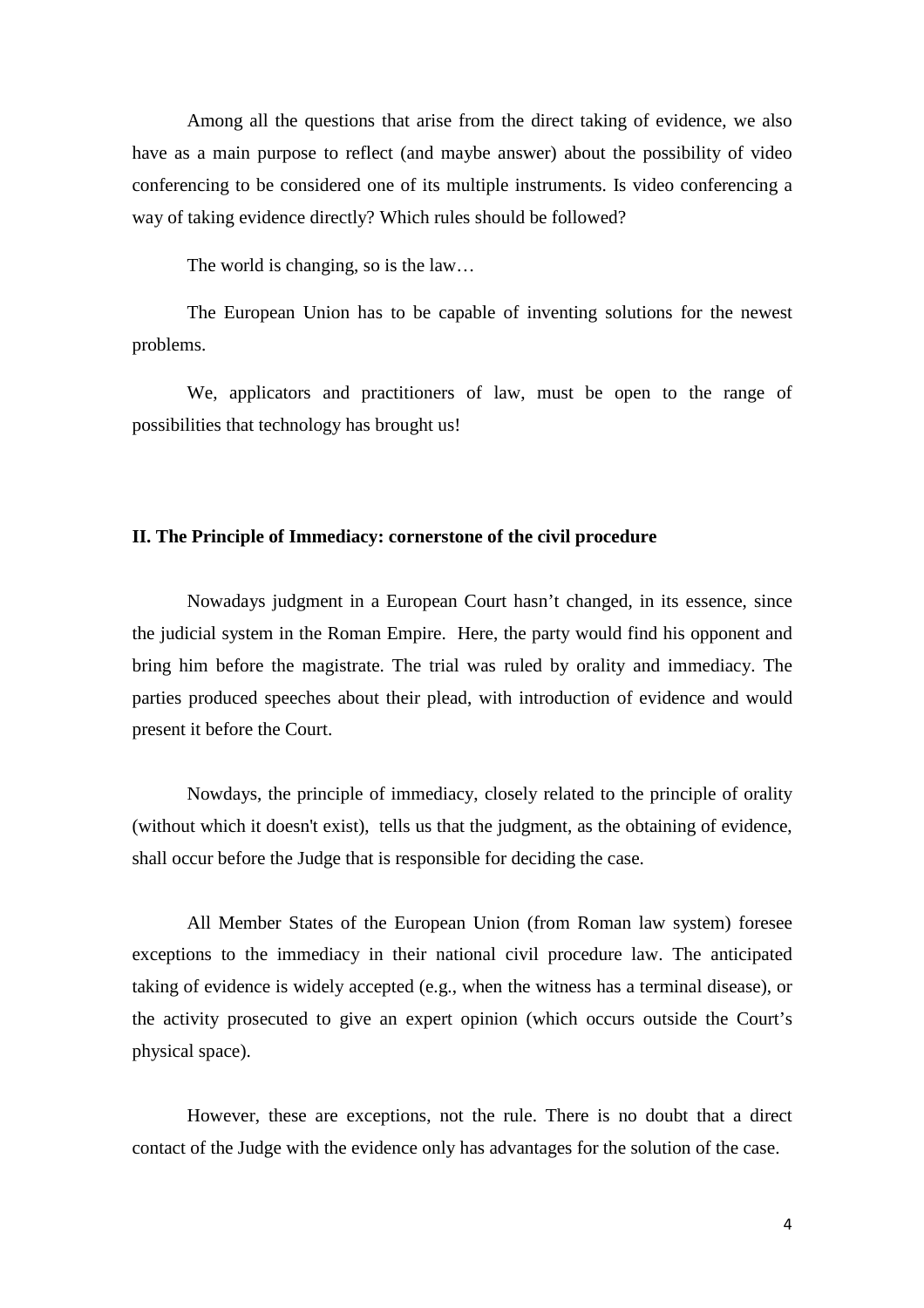We can define immediacy as a relation of proximity formed between the Court and the parties. Immediacy itself meaning without mediation, without interferences.

**FRANCESCO CARNELLUTI** (1879-1965) wrote that immediacy is "shorting the distance". Surely, this brilliant Italian lawyer was saying that immediacy ensures that arguments, as also evidence, are put to the Court in the most direct manner possible, which allows a living and immediate contact and allows the Judge to evaluate the credibily of witnesses and experts involved in the case.

The immediacy of the Judge with the parties, and with the evidence, allows a quick clarification of the doubts that appear in Court (which will reflect in the time that the case is finished). We cannot forget that witnesses also speak by their face, by their eyes, by their voice tone and by many circumstances that develop the meaning of the words and give indications against, or in favor, of them.

Unquestionably, there are aspects in the evidence that must be directly appreciated. Immediacy makes it possible, in the appreciation of evidence, the creation of an irreplaceable opinion about its credibility.

All that has been written here are reasons to believe that the immediacy in the taking of evidence must become a reality between European courts.

The orality and immediacy also demand that the judgement takes place on the same day. In the Roman Empire it must be given before sunset. If not in the same day, the judgement must continue in the followind day or, if not possible, in the shortest time possible. The reason is simple: the Judge must have a vivid picture of the pleading, the evidence and thereby be less liable to occur a mistake.

In summary, the principle of immediacy consists in allowing the taking of evidence by oral ways before the Judge that will decide, putting him in contact with the parties, witnesses and experts.

How is it possible then to maintain immediacy between European courts if the letter rogatory is still used as the principle way to hear witnesses in other Member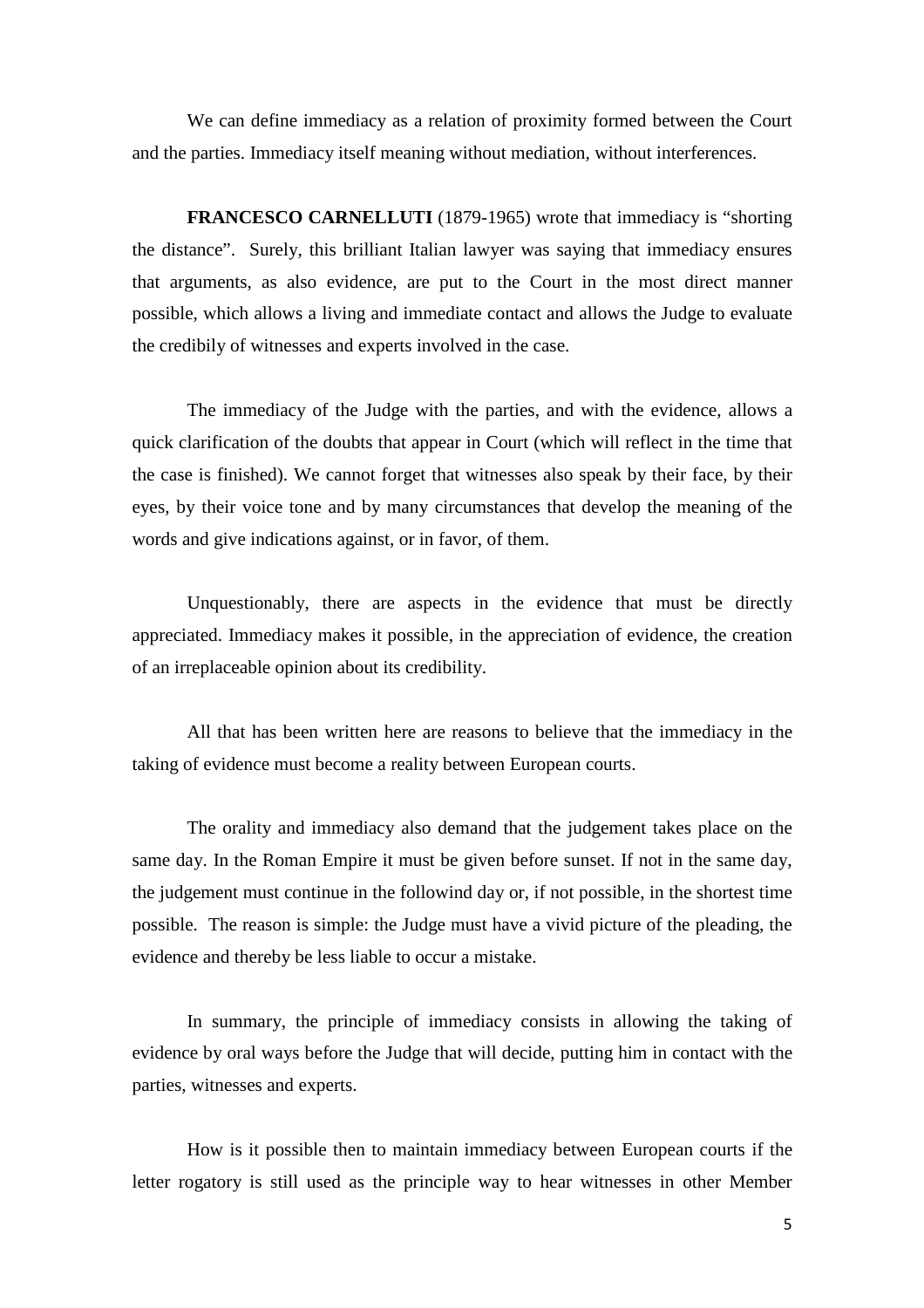States? Hearing a witness by a letter rogatory will disable the Judge to evaluate the credibility of the witness, which may conduct to what we fight against everyday: an arbitrary judgment.

We believe that immediacy should be a reality between the National Courts of the European Union Member States.

That's why we intend to show in this paper that video conferencing is the way of obtaining direct evidence in civil and commercial matters between national courts in the European Union.

## **III. Methods for taking evidence: Active and Passive Judiciary Cooperation**

It is crucial in a judicial proceeding to present evidence to the Court. In the territory of the European Union, characterized by free circulation of services and free movement of people, it is certain that many of the cases in European courts will have the need to take evidence in another Member State.

The European Council Regulation n.º 1206/2001, purporting the cooperation between courts of the member states of the European Union (with the exception of Denmark) in the taking of evidence in civil or commercial matters, stipulates and contemplates two different methods of cooperation, since  $1<sup>st</sup>$  January 2004.

The two methods can be distinguished according to which court has the responsibility over the procedure of the evidence (in the first case it is the requested court, in the second case the requesting court).

For Criminal Matters The Convention on Mutual Assistance in Criminal Matters exists between the Member States of the European Union.

## **A. Taking of evidence by the requested court**

**[Active Judiciary Cooperation – article 1 (1) (a) and 10º of the Council Regulation]**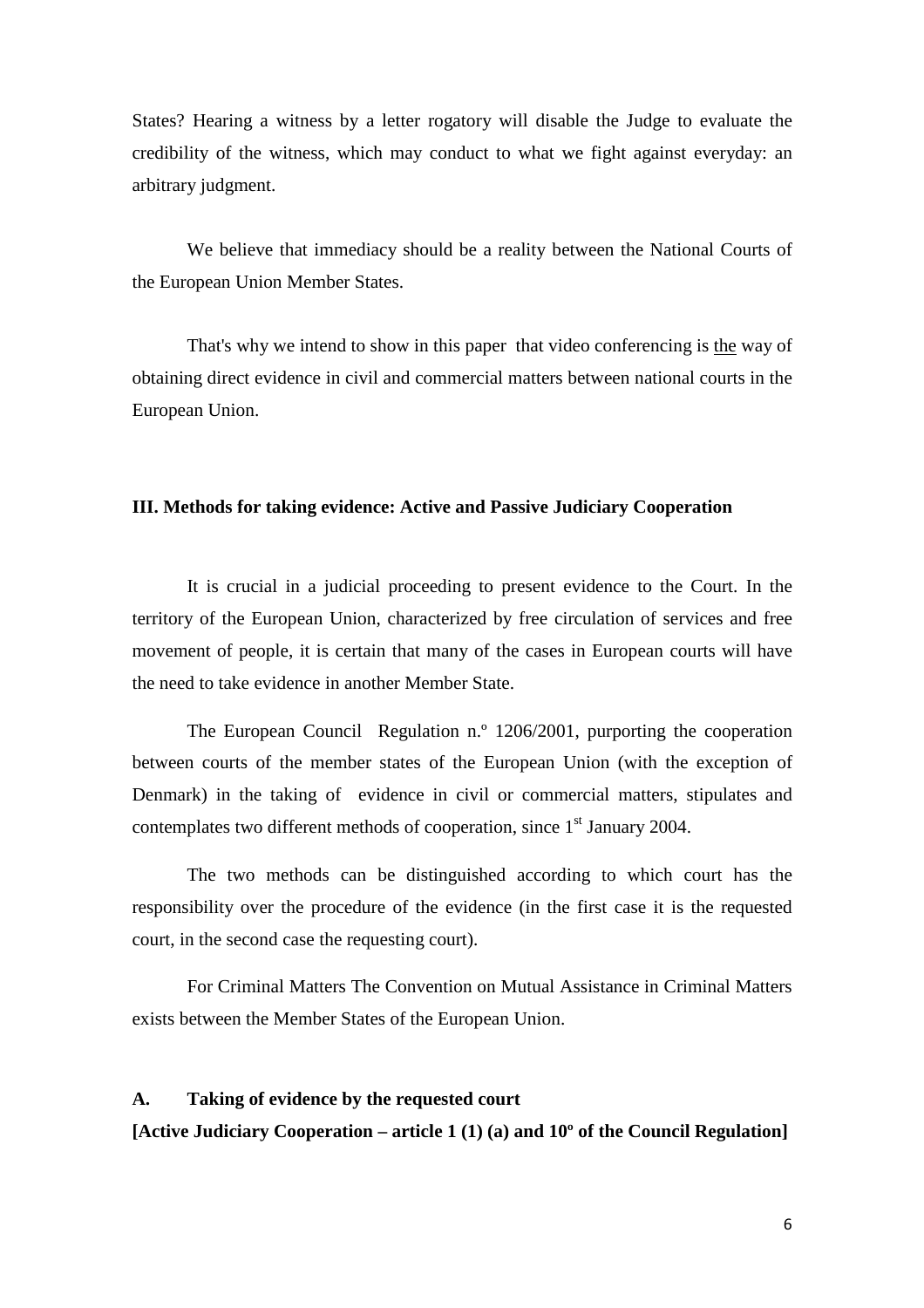The Court that intends to obtain evidence must request it to the competent Court [article 4 (1) of the Regulation stipulates the rules relating to the form and the content of the request and its transmission between Courts). The European Judicial Network developed a great tool to facilitate this task to the national authorities, as also for lawyers and the parties: The European Judicial Atlas (http://ec.europa.eu/justice\_home/judicialatlascivil/html/index\_en.htm).

 The request, as also the reply, follows a standard form that is available online at the website of the European Judicial Network (http://ec.europa.eu/civiljustice/index\_en.htm), which makes it extremely accessible for every national competent authority.

 After the request is completed, the requested court has to acknowledge receipt within seven days and shall execute it without delay, *in maximum,* within the deadline of 90 days after the reception of the referred request [article 10 (1) of the Regulation].

 How, then, shall the requested court execute the request for obtaining evidence? Article 10 (2) of the Regulation tells us that the required court shall execute the request in accordance with the legislation of its Member State. However, and this can have a very important impact on the legal action that was proposed, the requesting Court may call for the request to be executed in accordance with a special procedure, foreseen by the law of its Member State (e.g. special oaths that some Member States require the witnesses and experts to take).

 It is the requested court that notifies the witness(es), or experts, to find a place and date for the hearing. It is possible for the requested court to apply coercive measures for the taking of evidences (article 13), which strengthens the cooperation in civil and commercial matters regarding the taking of evidence.

In this method of taking evidence, the parties, as also their representatives, can be present at the taking of evidence by the requested court (article 11). However, it is the request court that will determine the conditions under which they may participate if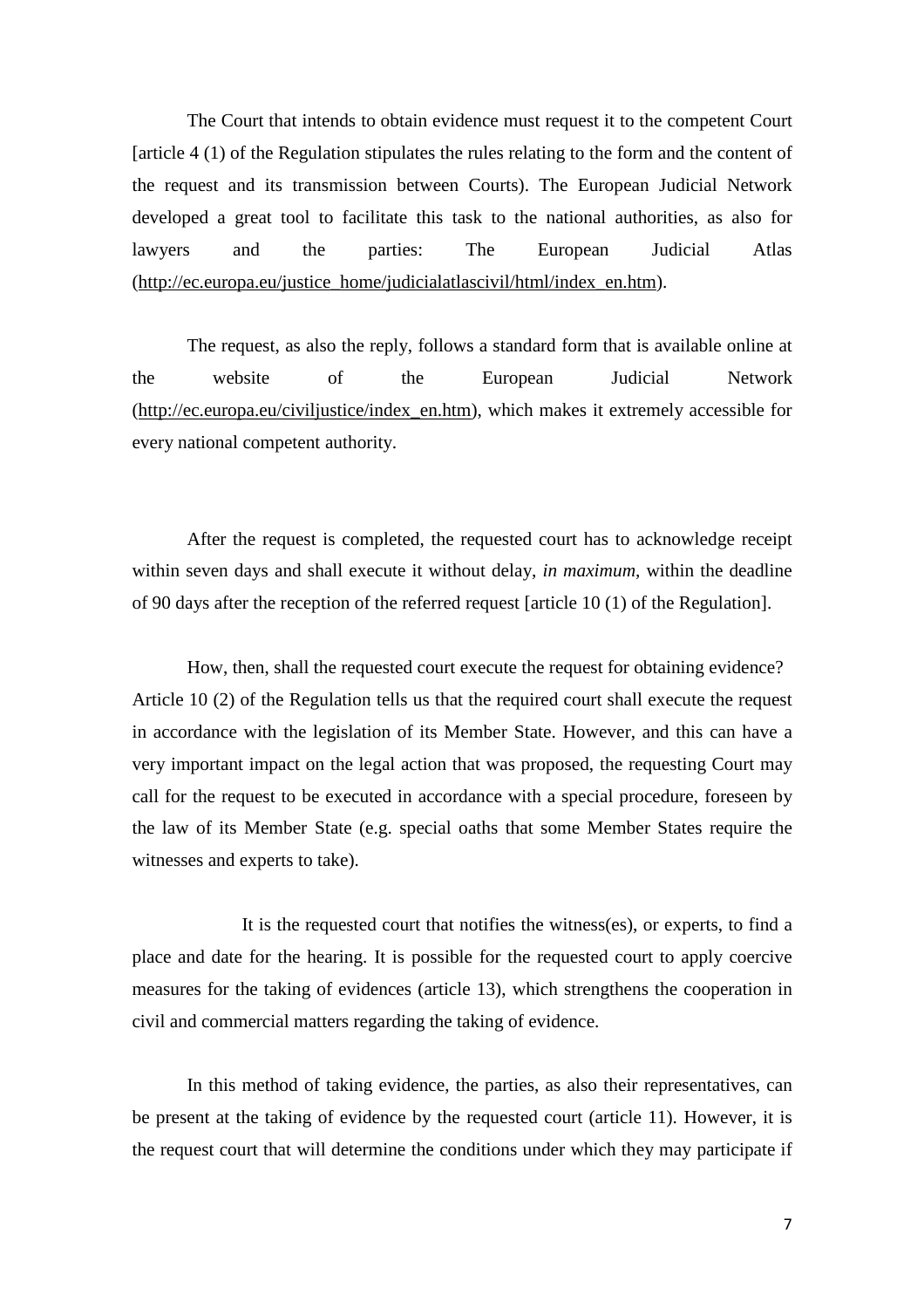that possibility is provided by the law of its Member State (this interpretation results from the general provisions of the execution in article 10 and also 12).

After the execution of the request, the requested court shall send to the requesting court the documents regarding the execution of the request of taking evidence.

Aware of the importance of video conferencing to guarantee the immediacy in obtaining evidence, article 10 (4) predicts that the requesting court may ask the requested court to use video conference and teleconference. But what is a step up can also be a step back: the requested court may refuse that request by practical difficulties.

 Should practical difficulties (e.g. when a court doesn't have videoconference equipment) be accepted to refuse videoconference in  $21<sup>st</sup>$  Century in Europe? In a legal action proposed in a court in Maia, north of Portugal, the parties requested the videoconference to hear a witness that lives in Koln, Germany. Almost one year after, after exchanging communication with the Portuguese court, the court of Koln informed that it does not have a videoconference system. Solution now found: letter rogatory.

Does this make any sense in the European Union? Where the Member States agreed in the free movement of people and services between the Member States? *The efficiency of judicial procedures in civil or commercial matters requires that the transmission and execution of requests for the performance of taking of evidence is to be made directly and by the most rapid means possible between Member States' courts*  (*whereas* 8 of the Regulation)*.* But a simple video conference between Portugal and Germany is not possible, in 2010,.

However, in meetings of Justice and Home Affairs Council, representatives of all Member States and from the European Institutions have presented their support to a wider use of video conferencing in cross-border court proceedings.

But Judicial Institutions cannot keep waiting for political solutions, despite the effort made by the European Judicial Network to spread out the use of videoconference (e.g. the practical guide available in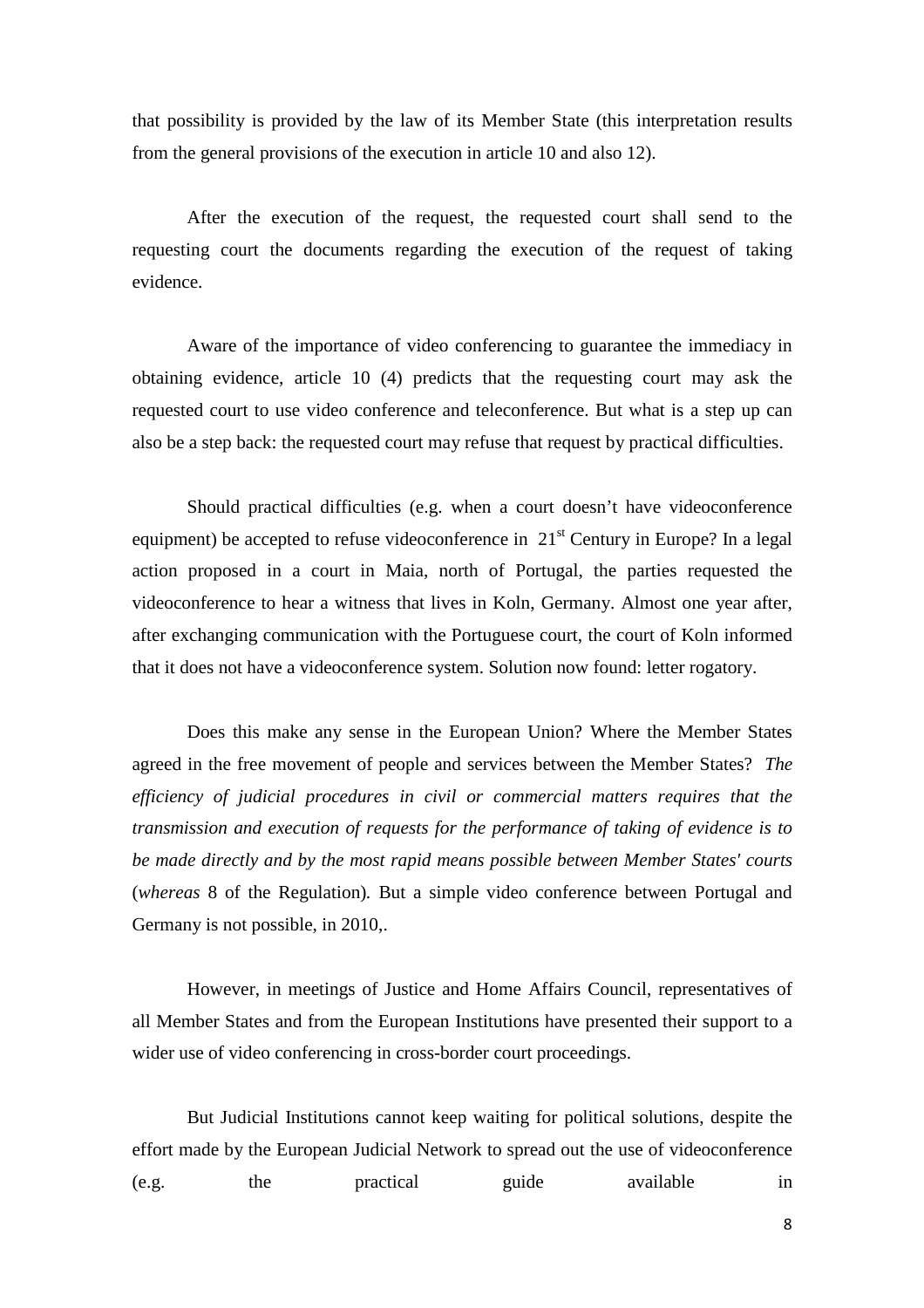http://ec.europa.eu/civiljustice/publications/docs/guide\_videoconferencing\_en.pdf). For us, who work everyday to bring justice to cases that a party presents us, the lack of equipment cannot be an excuse, at least not for those of us who work daily to bring justice to the society. One solution could be to use equipment from other facilities, such as public departments, prisons, private institutions or even renting it. Even so, video conference equipment is nowadays very flexible and easy to operate.

# **B. Direct taking of evidence by the requesting court**

# **[Passive Judiciary Cooperation – article 1 (1) (b) and 17º of the Council Regulation]**

The second method of the taking of evidence consists in a direct intervention by the requesting court (article 17). A requesting court from a Member State, with the permission of the required court of another Member State, can obtain direct evidence in that Member State.

It is important to understand the method and procedure for the direct taking of evidence. As previously mentioned, article 17º constitutes the normative base for this procedure. It constitutes a situation of passive judiciary cooperation, in which the requesting court of a member state (the regulation doesn't give us an exact description or definition of the concept of "*court*", because it intended to comprise all the judicial systems of the European member states as well as their legislative and constitutional options) can obtain direct evidence in the territory of another Member State. The list of these "courts", with the attributions and competences to proceed in this direct taking of evidence, can be accessed on the internet, via the Judicial Atlas in Civil and Commercial Matters. For this purpose the court of the requesting country can actually enter into the territory of the requested court. This clearly represents an innovative and important resource that allows the mentioned direct taking of evidence, when this assumes an essential dimension for the discovery of the facts.

When the requesting court intends to use this method, it should request it to the central body or competent authority from the required Member State.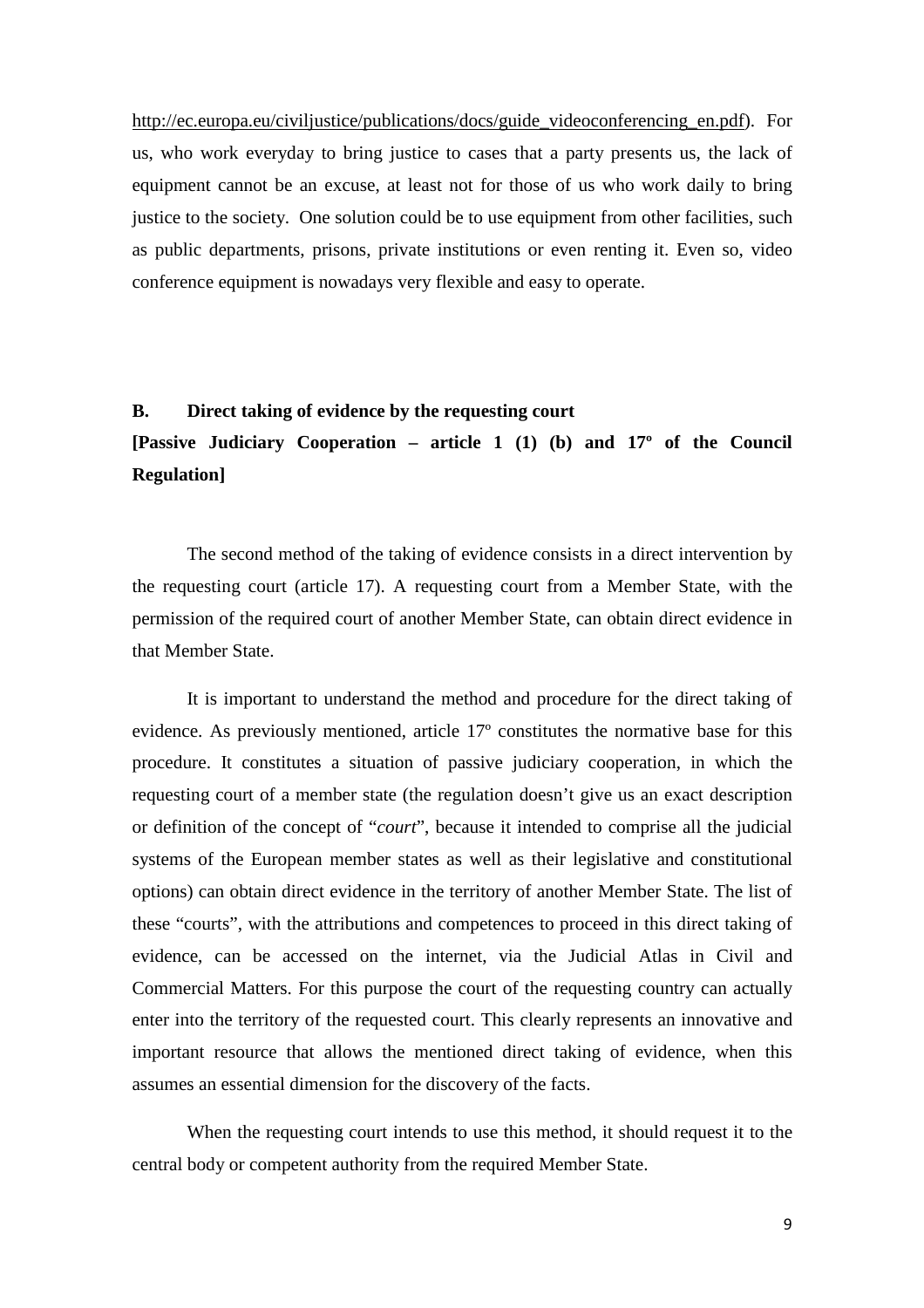The request must be presented, according to article 4<sup>o</sup> of this regulation, making use of a specific form (formularies A or H). This form can be filled in online at the "*Atlas*"

(http://europa.eu.int/comm/justice\_home/judicialatlascivil/html/te\_filling\_en.htm) and must contain the indication of the following elements:

 *A) The requesting and, where appropriate, the requested court;* 

 *B) The names and addresses of the parties to the proceedings and their representatives, if any;* 

 *C) The nature and subject matter of the case and a brief statement of the facts; In completing this provision, it may be useful to include with the summary of facts, the legal basis of the claim, a short description of the issues in the case and the relevance of the evidence to those issue;* 

 *D) A description of the taking of evidence to be performed;* 

 *E) If the request is for the examination of a person,* 

 *- The name(s) and address(es) of the person(s) to be examined;* 

 *- The questions to be put to the person(s) to be examined or a statement of the facts about which he is (they are) to be examined;* 

 *- Where appropriate, a reference to the eventual right to refuse to testify under the law of the Member State of the requesting court;* 

 *- The mention that the examination is to be carried out under oath or affirmation in lieu thereof, and any special form to be used;* 

 *- Any other element that the requesting court deems necessary;*

 All the documents deemed necessary by the requesting court for the execution of the request must be translated to the language adopted in the request itself. The request itself (article 6º of the Regulation) can be transmitted by any means deemed necessary and appropriated. Portugal accepts requests sent by post, telecopy or other means and in case of emergency by telegram.

Within 30 days after receiving the request, the required authority will inform if the request is accepted and can impose conditions under which (according to the law of its Member State) the taking of evidence will be carried out [article 17 [4]). It can even be assigned a court of the requested Member State to participate in the performance of taking the evidence.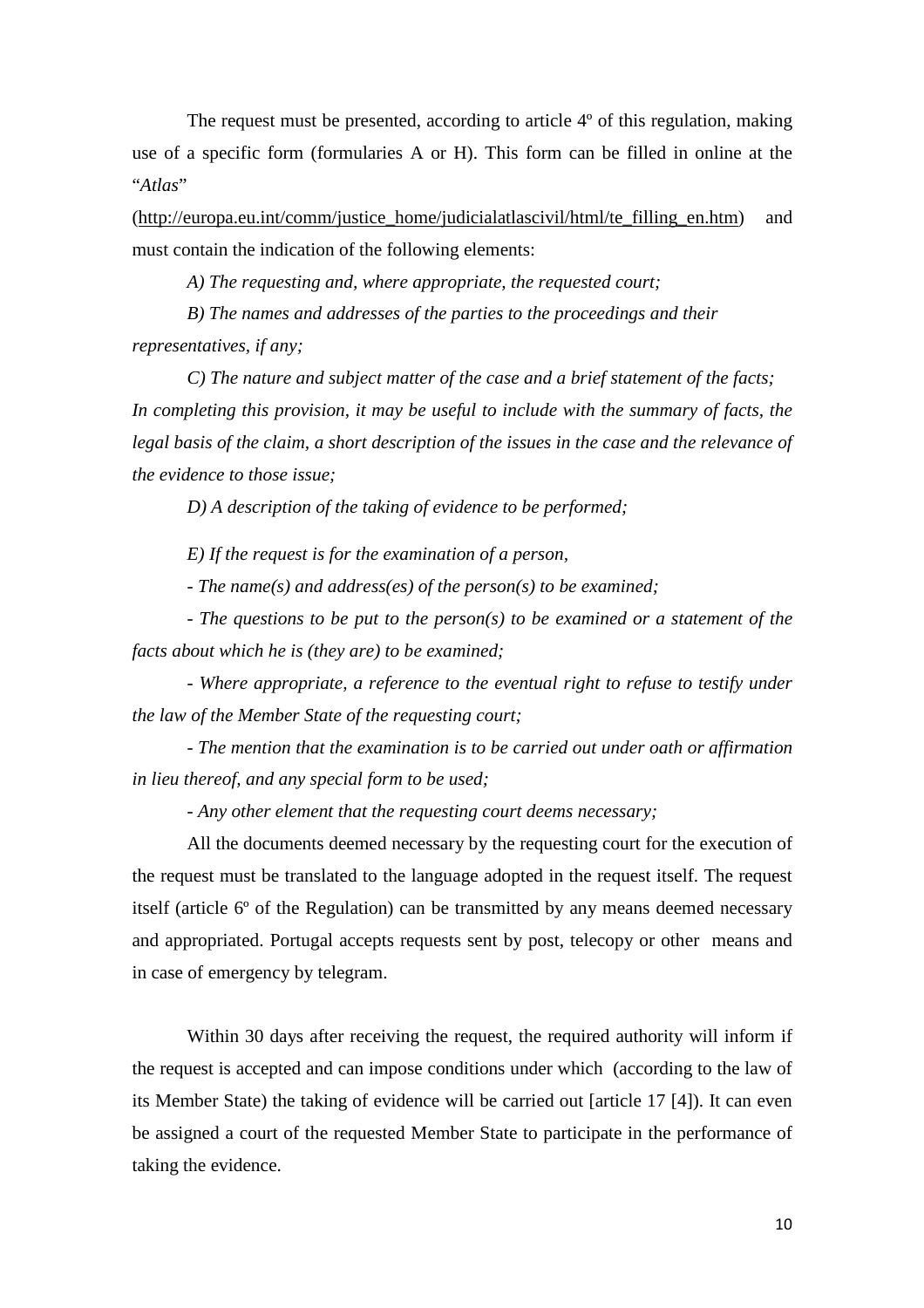When the request for direct taking of evidence is accepted, it is for the requesting court to notify the witnesses, or experts, of the date, time and place where the evidence is to be taken and conditions for participation.

 As to the taking of evidence itself, this can be undertaken by a magistrate/judge or by another person (e.g: expert), if the specific nature of the evidence to be taken demands a specific knowledge. This procedure must observe the legal requirements of the legislation of the member state of the requesting court.

 The central body or the responsible authority of the requested member state must then inform the requesting court in 30 days, if the request was accepted or not, as well as of possible conditions to the execution of the request of the direct taking of evidence. It is also important to mention that the requested member state has the possibility, under article 17 (4), to assign one of its courts to participate in this diligence and assure that all legal requirements demanded by article 17º are observed.

 The grounds for the dismissal or rejection of this request for direct taking of evidence are stipulated in article 17 (5). This can occur if the request is not referent to civil or commercial maters (eg: request for the taking of direct evidence in a criminal procedure) or if the request violates or offends fundamental principles of the required member state. However, because the regulation does not specify the exact nature of these "fundamental principles", with exception of sovereignty reasons, only technical issues may be considered valid motives for the rejection of a request of this nature, under paragraph c) of article 17 (3) of the Regulation.

One should also mention that an important obstacle to the use of this juridical instrument is its non binding-nature. This means that the execution of this request is made on a strictly voluntary and non coercive form. If, for example, the requested taking of evidence purports the hearing of a witness, the requesting court must mention in the annex I, that the diligence in question has a voluntary nature, ergo, there is no possibility to impose the presence of the witness for that effect. In this situation the person to be heard must be informed, by the requesting court, that her deposition and presence has voluntary basis.

 Because of this particular aspect, the use of the direct taking of evidence, assumes a smaller relevance because this constriction and limitation constitutes a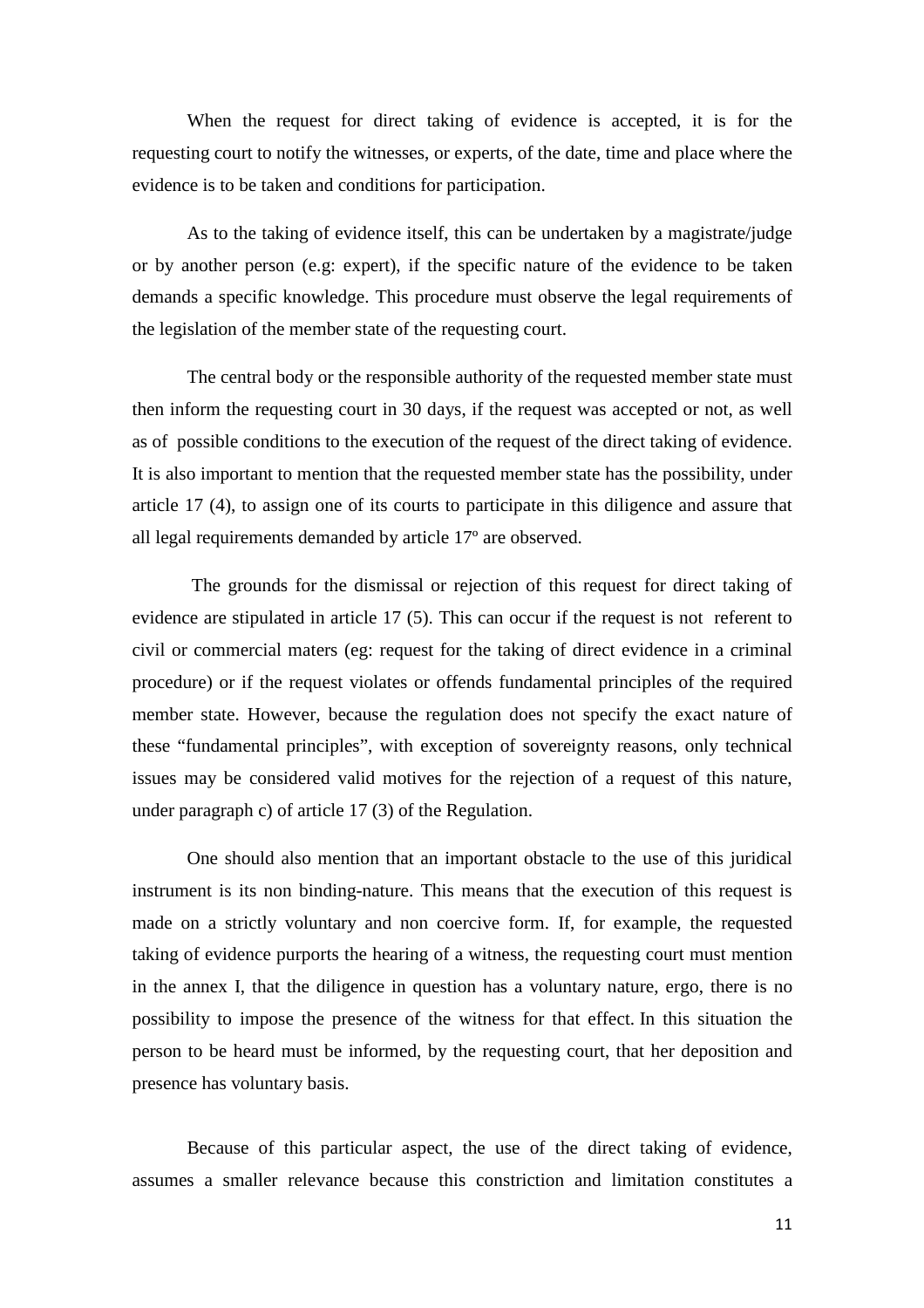deterrent to the use of this form of cooperation in the domain of the obtaining of evidences.

Should not there be also coercive measures in the direct taking of evidence by the requesting court? The European legislator saw this as a matter of State sovereignty, but coercive measures would be possible here if the request court was also present in the performance of taking evidence. With no doubt, coercive measures make the taking of evidence more effective.

#### **IV. Boundaries, Limits and Difficulties of the Direct Taking of Evidence**

There is an undeniable truth: nowadays a Portuguese court can obtain proof directly in Spain, in France, in Italy or in any other Member Sate.

For the proper functioning of the internal market and also to achieve an area of freedom, security and justice, EU developed special measures that allow the direct taking of evidence.

However, despite the greatness of these winds of change that blew through European Union, there are some difficulties that emerge and that obviously have to be taken into account.

First of all, there are geographical limitations that can delay the procedures. As a matter of fact, it is not easy to travel to another country to obtain proof. There are lots of circumstances that can occur and it is obviously harder than taking evidence near the court.

Anyway, as we said above, the globalization and the advanced technology of nowadays allow us to defeat those difficulties. And we should put all the fears aside, otherwise the article 17 of EC Regulation 1206/2001 will become useless.

There are other aspects that deserve our attention, such as the sovereignty of State Members.

Do these procedures attack the capacity of each Member State to prosecute supremacy, independence and authority over its own territory?

The answer is NO!!!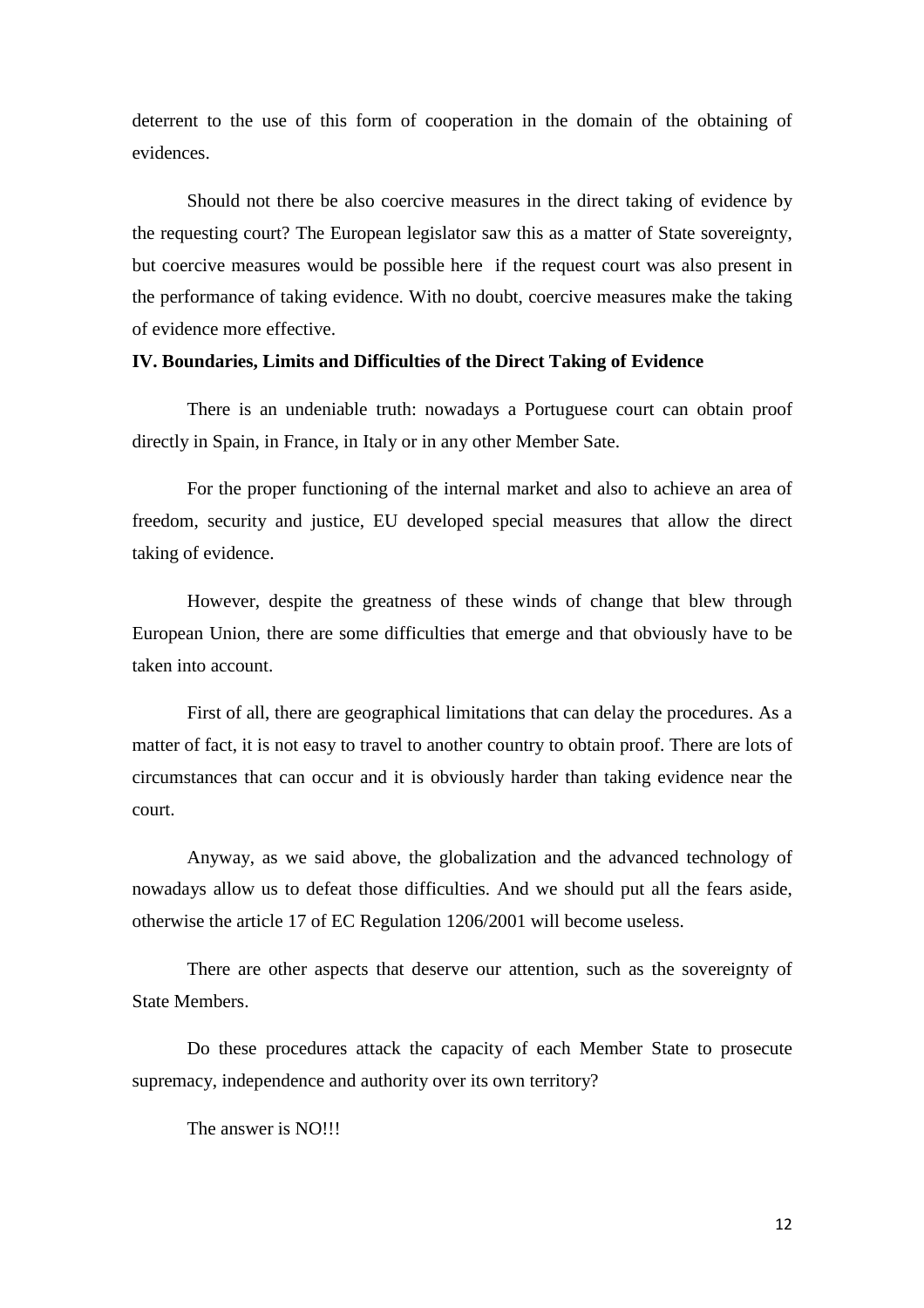The meaning of sovereignty has changed over the years. **JEAN BODIN** *(Six Books of the Commonwealth)* noted that sovereignty must be absolute and perpetual. He argued that sovereignty must not be bound by the laws of his predecessors. As a matter of fact, the French jurist and political philosopher defended that the sovereign must not be hedged in with obligations and conditions.

 It's crucial to refer also the ideas of **HOBBES** *(Leviathan, 1651)*. To this Author, sovereignty has to be absolute and indivisible. Sovereignty can't be shared; otherwise it would be impossible to solve a problem if the power would be divided.

From **ROSSEAU** (*Social Contract, 1763*) we can learn also that there's no law without sovereignty! Sovereignty is given by people to a government in order to receive or maintain social order.

Although it's essential to strengthen these thoughts and teachings, it's also decisive to explain that the sovereignty of the State Members isn't attacked by article 17º. There's full agreement in this matter and also there are important principles of cooperation that allow the countries to adapt themselves to a new reality in which the problems (lawsuits) are no longer connected only with one country, but sometimes with many.

The preamble (number 5) also states something crucial:

*"In accordance with the principle of proportionality, as set out in that Article, this Regulation does not go beyond what is necessary to achieve those objectives. "* 

This sentence shows that the main goal is not to cut part of the sovereignty of each Member Sate, but only to achieve a new area of justice and security!!!

It is crucial to emphasize the fact that the decision of the request belongs exclusively to the court. This is not a political procedure and in any case can political reasons be an obstacle or an impediment. There are specific rules to be followed but none of them are chained to political points of view.

The reasons of refusal are three:

**(1)** The request does not fall within the scope of this Regulation as set out in Article 1;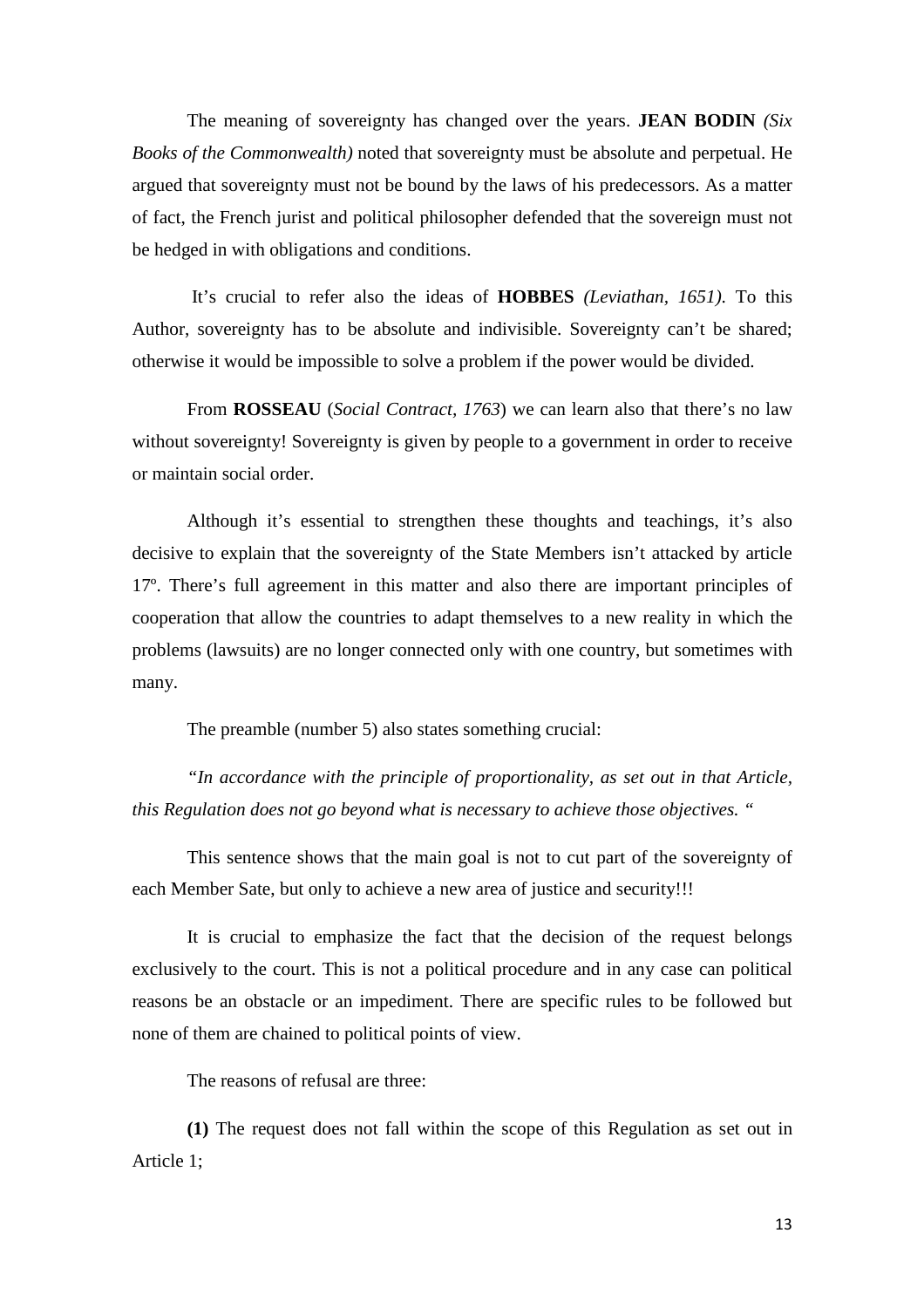**(2)** The request does not contain all of the necessary information pursuant to Article 4;

**(3)** The direct taking of evidence requested is contrary to fundamental principles of law in the Member State.

Another essential aspect of the direct taking of evidence is, as we have seen above, its voluntary nature. Actually, direct taking of evidence may only take place if it can be performed only on a voluntary basis without the need for coercive measures. That's another reason that reinforces the sovereignty of each Member State. The court of request has no power on the territory of the requested court.

To conclude, we can state that political reasons are not taken into account, because each Member State signed the EC Regulation1206/2001 and is obliged to respect it.

#### **V. The use of Video conferencing, according to article 17 (4)**

 Once again the Regulation stipulates that central bodies and competent authorities shall encourage the use of technology, such as videoconference, and it is in this method of taking evidence that videoconference has more importance. The objective of the videoconference is to get as close as possible to the usual practice in a court session where evidence is taken directly before the Judge. The examination of the witness must follow as closely as possible the practice adopted when a witness is in a court room before the Judge and lawyers. During examination, the witness must be able to see the lawyer (or another legal representative) asking his questions.

The possibility to use videoconferencing in the Direct Taking of evidence [article 17 (4)], constitutes the cornerstone of the position for those countries and authors (Professor Fumagalli, Luigi. "*La nuova disciplina comunitária dell'assunzione delle prove all'estero in matéria civile, in Rivista de diritto internazionale privado e processuale"*, ano 2002, volume 38) who defend that videoconferencing constitutes also one of the forms that the direct taking of evidence can assume. Therefore, in order to comply with the requisites of article 1, there would be the need for the participation of the central authority of the requested member state. However, one can only consider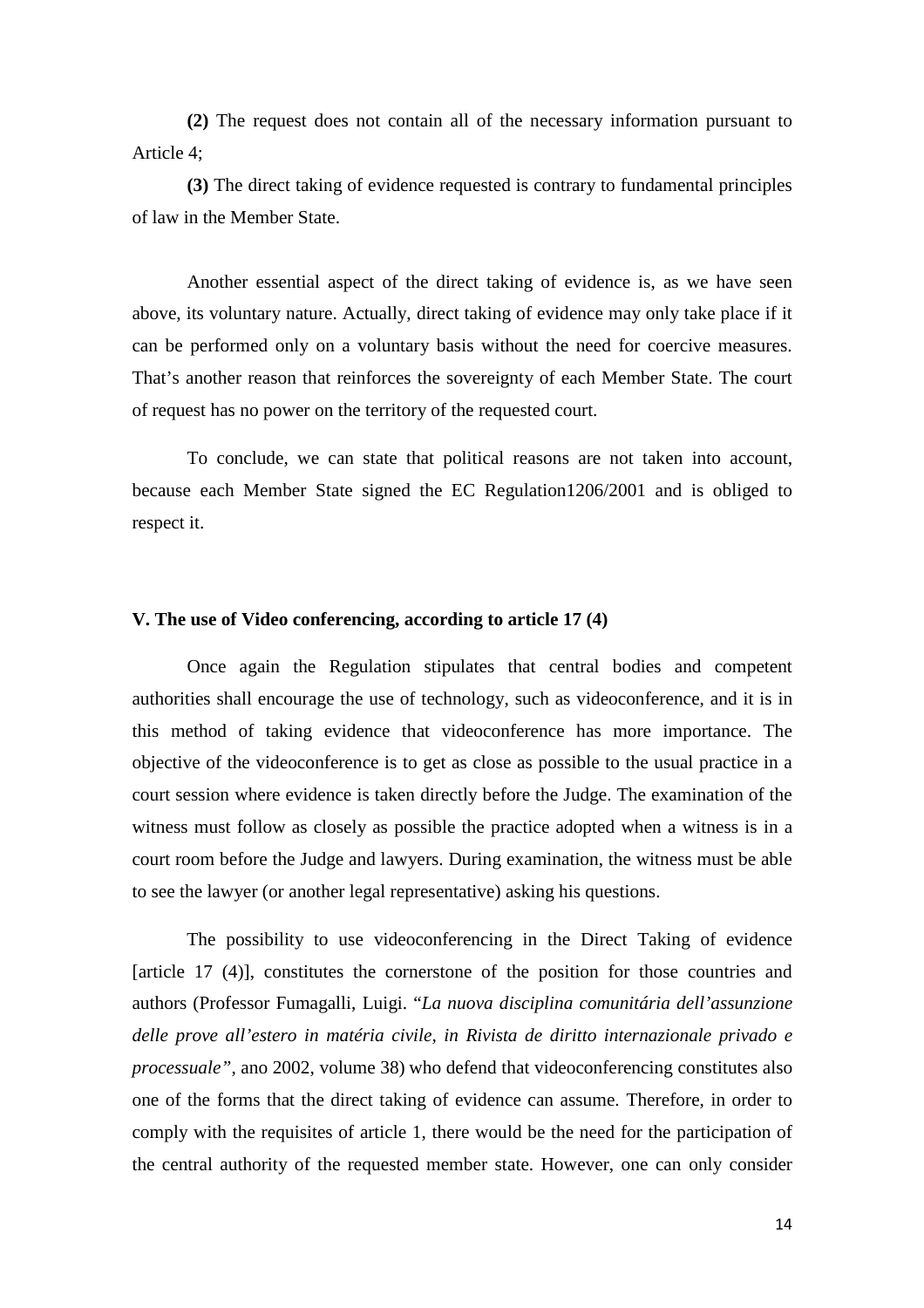these understandings as being clearly contradictory with the ends envisaged by this form of judiciary cooperation and with the use of video conferencing itself.

Flexibility and efficiency in the course of judicial procedures, when they assume a cross-border nature, was the intended purpose of the European Council with the recognition of the use of videoconferencing in this regulation. But if one considers that videoconferencing is one of the forms of the direct taking of evidence, that, as we already mentioned, assumes a voluntary and non mandatory nature, these objectives are clearly put at risk. This understanding is also clearly contradictory with the scopes envisaged by this regulation. In fact this interpretation is not enough, in our view, to allow us to consider videoconferencing as being a form of direct taking of evidence. In fact videoconferencing, according to article 10 (4), can also be used in the taking of evidence by the requested court, following a previous request, transmitted directly from a requesting court, that corresponds to the other form of judiciary cooperation stipulated by this regulation.

With this form of cooperation, if the requiring court requires the use of videoconferencing (for example with the intent of inquiring a witness) by the required court, and this accepts [nevertheless, according to article 10 (4)], the required court isn't obliged to accept the use of this instrument], according also to article 13 of the Regulation (with the title "Coercive Measures") in the execution of this request, if necessary, the required court can enforce the requested diligence, making use of the juridical instruments existent in his juridical system. In Portugal, for example, a court could make use of article 519º of the Civil Procedure Code in order to obtain the deposition of a witness.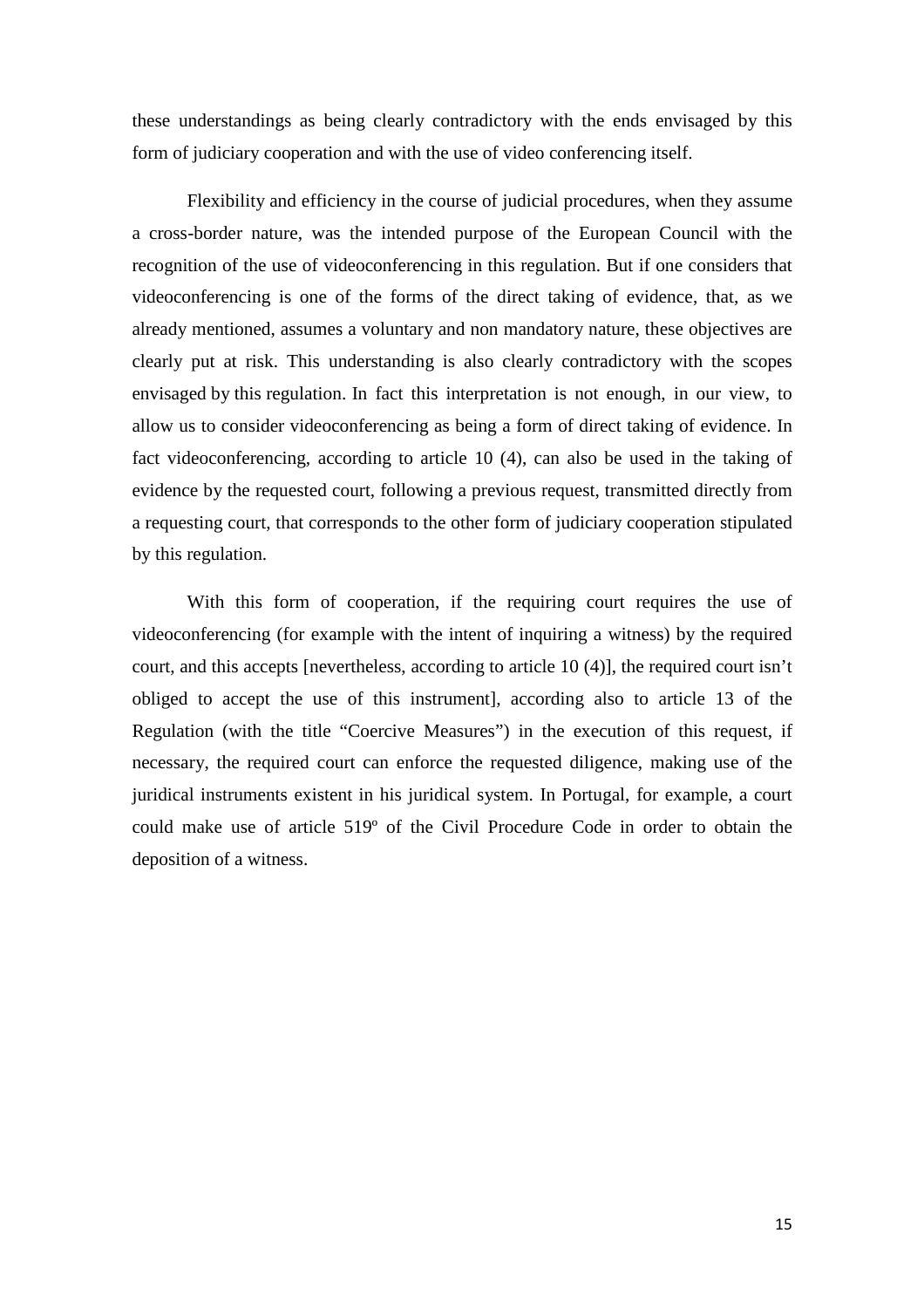# **VI. Video conferencing, an instrument to create flexibility in the taking of evidence and the cooperation in civil and commercial matters**

As to the use of videoconferencing, one should also mention the fact that one of the principal obstacles to its use by other Member States is a consequence of the lack of technical means of the courts of this other Member States. Portugal, in this aspect is very well prepared to make use of this instrument because most, if not all of its courts, are equipped with the technical instruments necessary to the full application and use of this very innovative and important instrument in the scope of European judicial cooperation.

 It is also an important instrument in order to promote a more trustworthy relationship between the courts of all member states and the direct contact between these, when necessary.

 The greatest turning point and modification of paradigm in the domain of judiciary cooperation in the European Union has occurred with the possibility of direct contact between the courts of the several member states, with no need for the intervention of administrative or governmental authorities, a circumstance that clearly induces a more rapid response and evolution of judiciary proceedings, that by a number of reasons, purporting the taking or obtaining of evidence, demand the intervention of several judicial authorities.

 This regulation and the possibility of the use of videoconference is clearly a step towards that direction, with that end. However, as previously mentioned, this can be put at risk, because, on the one hand, of the problems concerning the true nature of videoconferencing and, on the other hand, because many courts of other Member States do not yet dispose of the necessary equipment to make use of this instrument. In order to overcome this difficulty the Regulation contemplates the possibility of the courts of one member state facilitate the videoconferencing equipment for the courts of a different member state.

 The use of videoconferencing, outside the regime of the direct taking of evidence, allows the obtaining of evidence (under articles 10 to 16 of the Regulation) without arousing any sovereignty issues, that could emerge from the dislocation of the court authorities of a member state to the territory of another member state.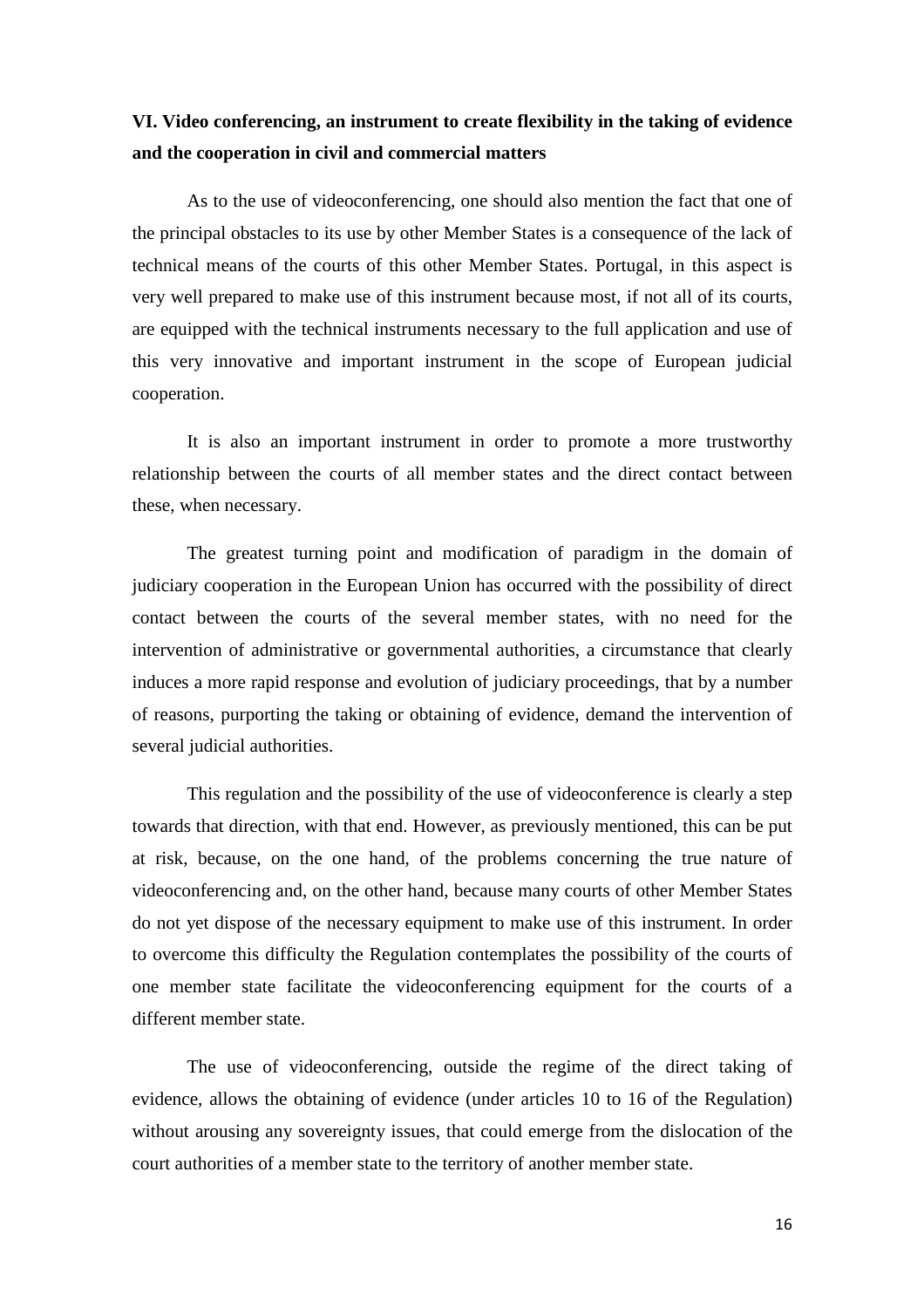One example of the practical use of this Regulation, and for example of video conferencing, is the case of A.O.P. (*Averiguações Oficiosas de Paternidade* ) – judicial procedures destined to ascertain the identity of the father of a minor. If there is the need to obtain the testimony of eventual witnesses, or the deposition of one of the parents (e.g. mother), who may possibly live abroad, in another member state, in order to expedite and facilitate the obtaining of this evidence, the use of videoconferencing can be the best instrument to that end (at least when requested under article 10º to 16º of the Regulation).

However, videoconference demands some adaptations, e.g., to assure that the witness understands what is videoconference and which parties are involved in the judicial proceeding. Time-zone differences also need special attention.

A very important aspect relates to the use of interpreters. The requesting court must decide if it is preferable to have the interpreter to be at the requesting court or at the requested court. Consecutive interpretation is widely used in cross-border videoconference proceedings. However, we must assure that the interpreter has a proper visual contact with the witness or expert.

#### **VIII. Is videoconferencing a true instrument of direct taking of evidence?**

As we have seen above, videoconference is a set of interactive telecommunication technologies that allow two or more locations (courts) to interact via two-way video and audio transmissions simultaneously.

Are we standing before a way of direct taking of proofs? Are a webcam, a projector, a microphone, a loudspeaker and Internet enough to fulfil the conditions of the Article 17 of the EC 1206/2001?

Is the videoconference a standard form of communication?

It is hard to answer to these questions. There are several problems that emerge from this kind of communication. The most important one is the lack of eye contact. Although the video can provide images, there are still differences, such as failing to perceive the gestures of a witness or the person being inquired.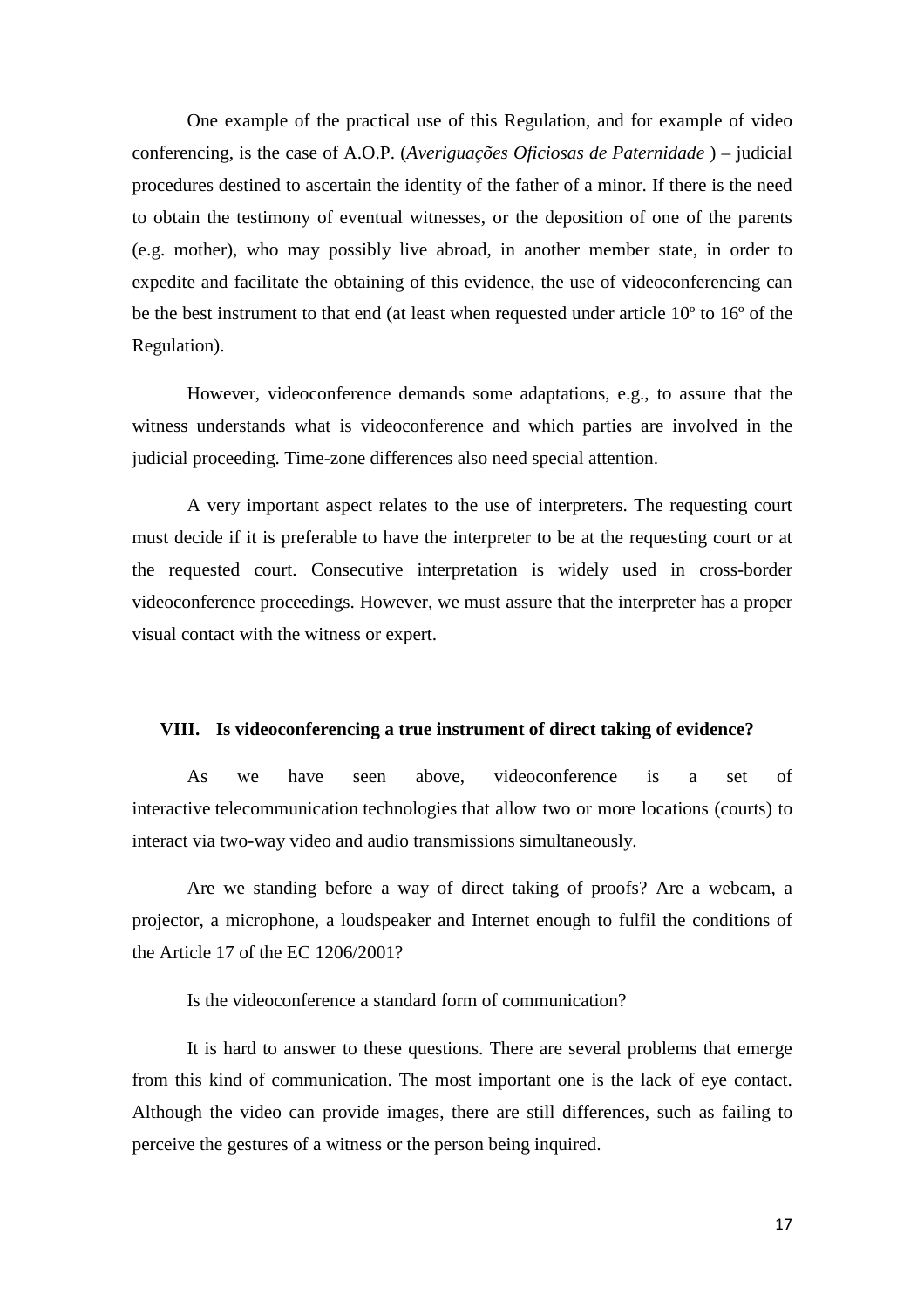Anyway, technology improves every day and the quality of the video streaming is getting better and better. High speed internet plays also a very important role on this form of communication. The costs are also an important reason to choose a videoconference. There are plenty of advantages.

The most effective way for taking evidence directly is through videoconference. Otherwise, witnesses and experts would have to dislocate themselves to the requesting Court, in another Member State, which would increase the delay and the costs of judicial proceedings.

But are we standing before a true direct taking of evidence?

Is the use of videoconference ruled by articles 10 and 12 of the EC or by article 17?

Pursuant to Article 17 of Regulation 1206/2001 videoconference seems not to be excluded from the direct taking of evidence, therefore it is essential to reflect about the advantages and disadvantages of that inclusion.

Several Member States have been defending that videoconference corresponds to a form of direct taking of evidence. Professor **LUIGI FUMAGALLI** (Università degli Studi di Milano) has defended the same.

However, as states **CARLOS MARINHO** (*in Texts of Cooperation in Civil and Commercial Matters, Coimbra Editora, page 29)* and as we noted above, this conception and vision of videoconference has some contradictions.

On the one hand, EC 1206/2001 intends to simplify and to accelerate the cooperation; on the other hand, the particular regime of the direct taking of evidence imposes special precautions. It is definitely a mechanism to use with prudence, therefore there are plenty of limitations and there is a previous intervention of a Central Body or a Competent Authority that it is designated by each Member State for this subject (article 17 and article 3).

The preamble of the EC 1206/2001 is doubtless about this: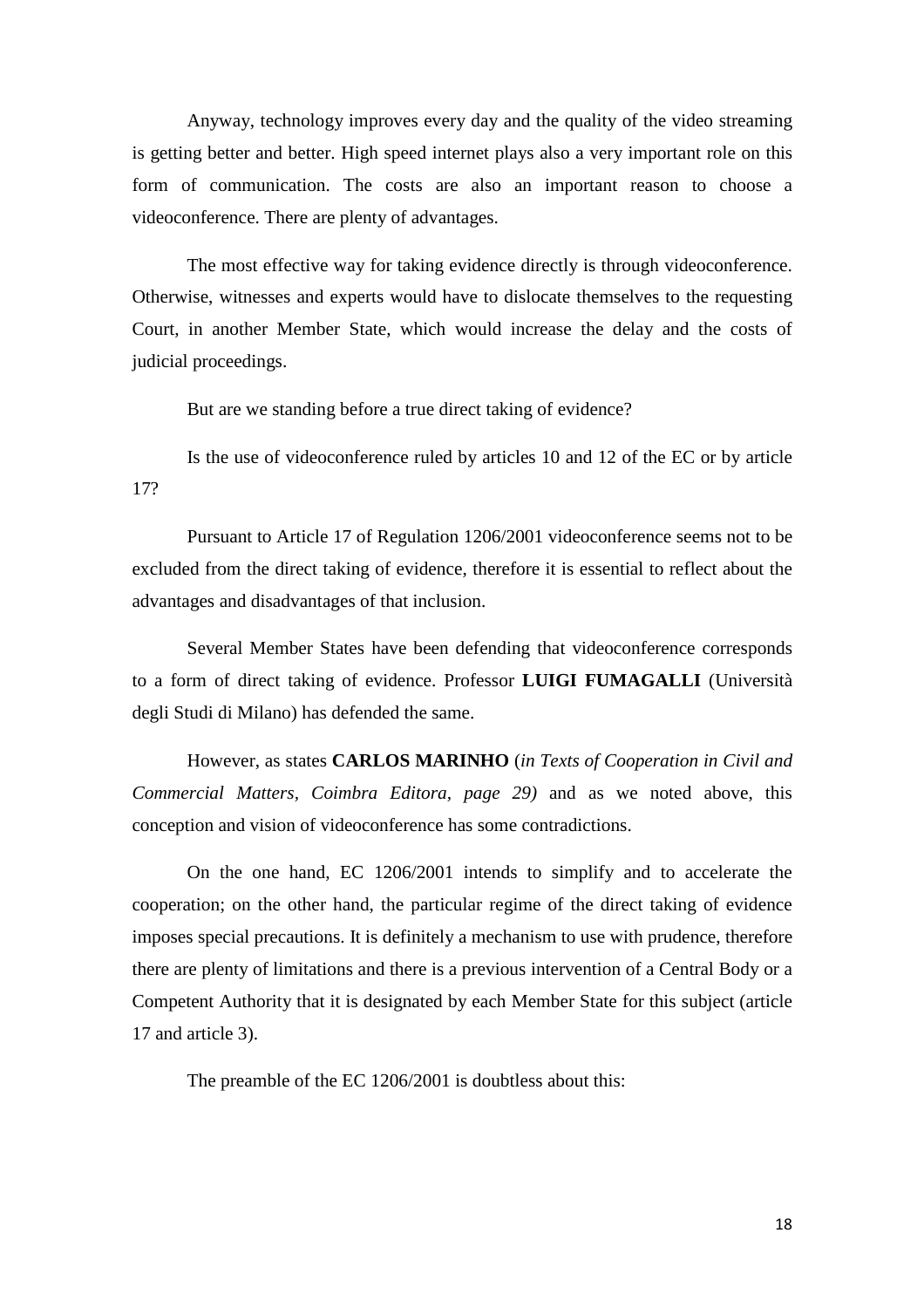*"For the purpose of the proper functioning of the internal market, cooperation*  between courts in the taking of evidence should be improved, and in particular *simplified and accelerated."* 

Let us follow a practical example given by **CARLOS MARINHO:** if a court requests to another one the interrogation of a witness, the witness is forced to appear and to collaborate (*article 13 "Where necessary, in executing a request the requested court shall apply the appropriate coercive measures in the instances and to the extent as are provided for by the law of the Member State of the requested court for the execution of a request made for the same purpose by its national authorities or one of the parties concerned").* 

On the other hand, if a court requests to another one the interrogation of a witness using videoconference, following the rules of article 17, any coercive measure can be taken. As we noted above, the direct taking of evidence has to be performed on a voluntary basis without any coercive measure.

So, we can conclude that probably, in many cases, the request of the court would not be successful, because there would be no agreement on the collaboration.

In our opinion, this is a fruitful discussion because it can lead us to a more perfect law.

For the future, our proposal is to reserve the rules of article 17 only to the situations in which one court has to dislocate to another Member State to obtain evidence.

In the present, we keep having two kinds of requests of videoconference: a request following the rules of article 17 (direct taking of evidence) and a request following the rules of articles 10 and 12. Maybe sooner than later a new regime can be created in which a court can directly take evidence without the restrictions of article 17.

 The use of videoconferencing has been well promoted, but it needs to be stimulated in cross-border proceedings. However, it must be first stimulated in national legal procedures, so that Member States may advance for a European level.

 Judges, public prosecutors, lawyers and other legal practitioners must be encouraged to use videoconferencing systems in national and cross-border procedures.